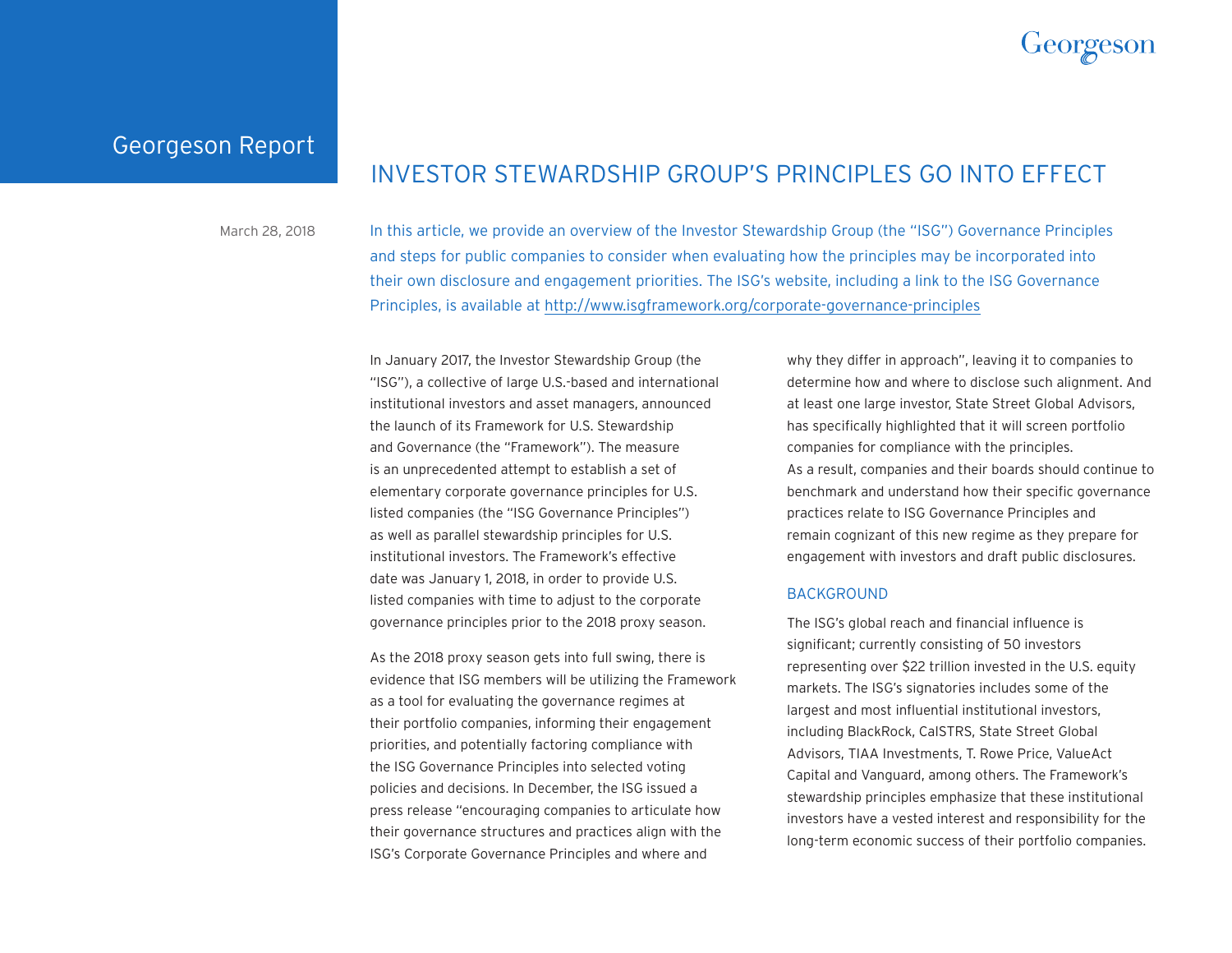The ISG's roll-out of the Framework characterized it as a "sustained initiative" and emphasized an evolutionary view of the ability of U.S. companies and investors to work together under the Framework.

Corporate governance practices at U.S. listed companies have historically been informed by multiple regulatory and rules-based regimes. Rules and regulations of the Securities and Exchange Commission, stock exchange listing requirements, state corporate codes, case law and federal legislation adopted in the wake of past financial market crises, have been the primary dictating standards. More recently, shareholders and other stakeholders have played a larger role in influencing corporate governance norms at U.S. listed companies through engagement and various forms of shareholder activism. In contrast, the ISG Governance Principles are based substantially on U.K., Continental European and other non-U.S. frameworks that establish principles-based corporate governance standards and tend to rely on "comply-or-explain" accountability.<sup>1</sup> Advocates for this type of principles-based approach stress the flexibility that it gives for companies to adopt a tailored response to important tenets such as boardroom transparency, as opposed to responding more narrowly to prescriptive rules. As institutional investors continue to focus more attention on environmental and social matters, including related governance concerns, the Framework's principles-based approach will be a tool, for both institutions and companies, to promote mutually agreeable objectives, particularly given the lack of rulemaking or legislation mandating more specific disclosure on trending topics such as board diversity and environmental concerns.

## THE ISG GOVERNANCE PRINCIPLES

The six ISG Governance Principles are broad principles that will not look new to those who have been following key issues in corporate governance over the past several years. Indeed, they were designed to reflect the common corporate governance principles that are already embedded in member institutions' proxy voting and engagement guidelines. The principles emphasize the importance of boardroom effectiveness and oversight, alignment of executive compensation with long-term financial results, and board accountability demonstrated in part through the adoption of governance best practices, including a one-share one-vote capital structure and independent board leadership.

## **Principle 1: Boards are accountable to shareholders**

- > This principle encompasses the annual election of directors, majority voting, proxy access and more robust disclosure surrounding board practices and corporate governance. Companies are also asked to explain how any anti-takeover measures are in the best long-term interest of the company.
- > Interestingly, BlackRock's CEO Larry Fink recently published a letter to the CEOs at the world's largest public companies in which he argued explicitly that boards are accountable to other stakeholders, such as employees and customers, in addition to shareholders.

<sup>&</sup>lt;sup>1</sup> See in particular the UK Investor Stewardship Code, on which the US ISG Principles are largely based. The UK Code "sets out a number of areas of good practice to which . . . institutional investors should aspire." [https://www.frc.org.uk/](https://www.frc.org.uk/investors/uk-stewardship-code) [investors/uk-stewardship-code](https://www.frc.org.uk/investors/uk-stewardship-code)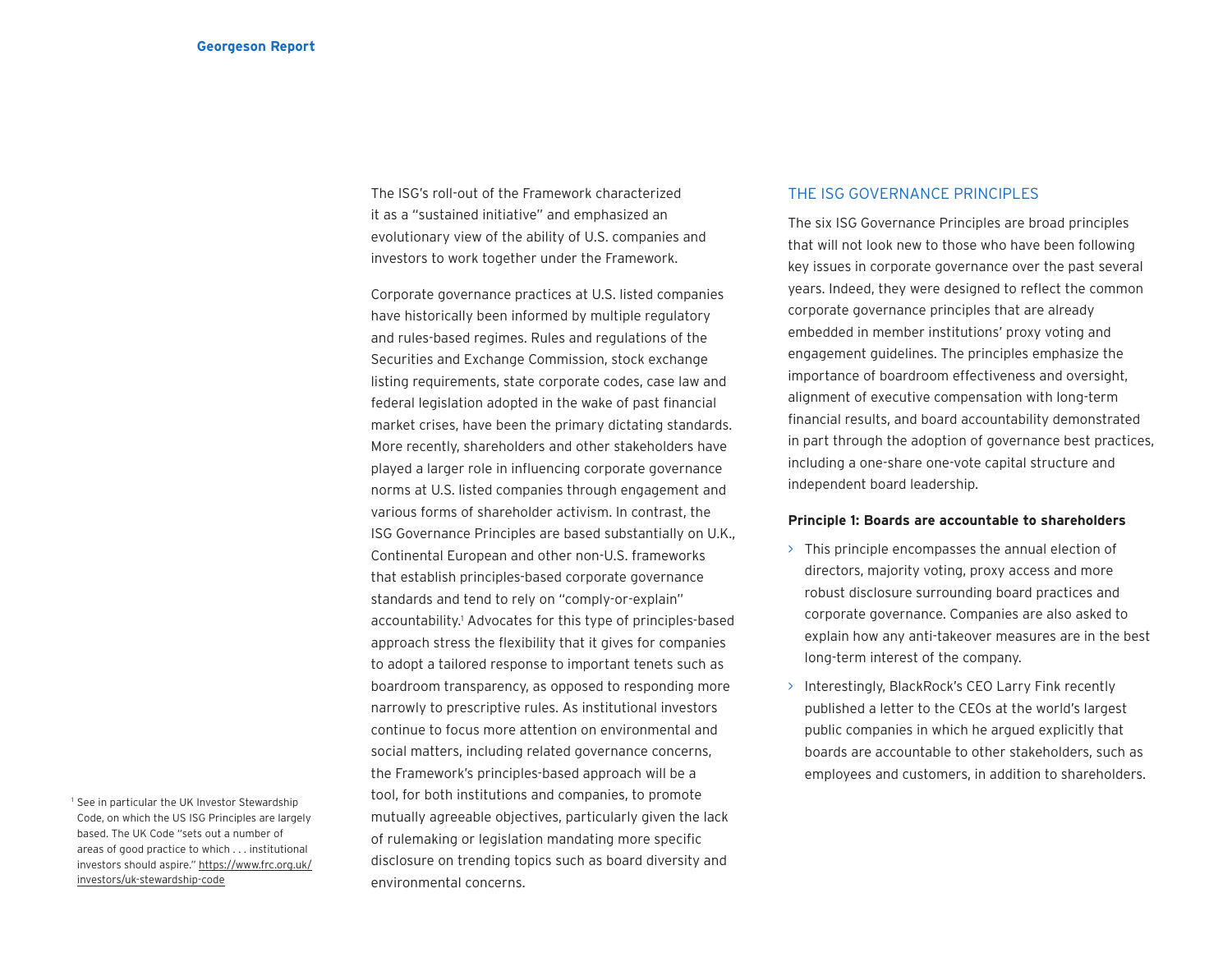## **Principle 2: Shareholders should be entitled to voting rights in proportion to their economic interest**

- > This principle sets a base line of one-share one-vote and encourages companies with existing multi-class share structures to review and consider phasing out control shares.
- > In 2017, this issue became national news when Snap Inc. filed for an IPO of non-voting shares. Many large investors were vehemently opposed and at the urging of the Council for Institutional Investors and other investor advocates, the stock index provider FTSE Russell refused to include these shares in its indices.

# **Principle 3: Boards should be responsive to shareholders and be proactive in order to understand their perspectives**

> Under this principle, companies are expected to implement shareholder proposals that receive "significant" support or explain why they have not done so. Independent directors are encouraged to participate in engagement on matters that are meaningful to investors, and directors may be held accountable with "against" votes in instances where investors do not feel that their concerns have been adequately addressed.

## **Principle 4: Boards should have a strong, independent leadership structure**

> There are two common independent leadership structures at U.S. companies — an independent chairperson and an independent lead director (where the role of Chairman and CEO are combined) — and the principles acknowledge that signatory investors have

differing opinions on whether they provide adequate independent oversight.

 $\rightarrow$  The overarching position under the principles is that the role of the independent board leader should be "clearly defined and sufficiently robust to ensure effective and constructive leadership."

## **Principle 5: Boards should adopt structures and practices that enhance their effectiveness**

- > This principle encompasses an array of board structure and effectiveness issues, including: strong board composition and board diversity; board and committee responsibilities; director attentiveness, preparedness and time commitments; and board refreshment.
- > Board diversity, in particular gender diversity, has emerged as a high priority for most of the largest institutional investors. There has also been a focus on screening for long-tenured directors and directors that are over-boarded or have poor attendance records as a proxy for identifying directors that may not be adequately engaged or independent.

# **Principle 6: Boards should develop management incentive structures that are aligned with the longterm strategy of the company**

 $\rightarrow$  This principle emphasizes that the board, in particular the compensation committee, is responsible for ensuring that drivers and performance goals that underpin the company's long-term strategy are adequately reflected in a company's management incentive structure.